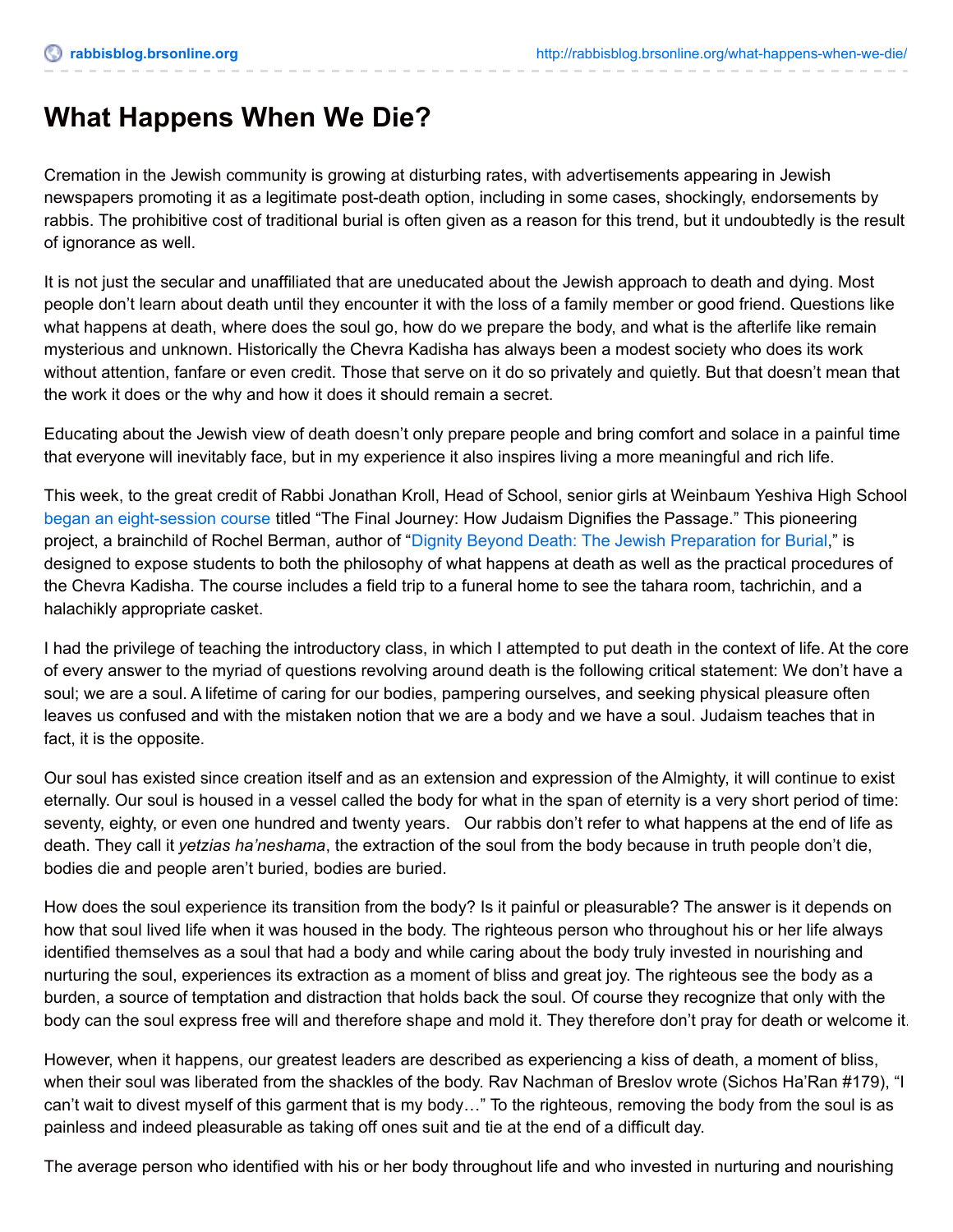the body while neglecting the soul, experiences its extraction very differently. Our tradition teaches that the soul hovers over the body when it is first removed, pained by the startling realization that the body they looked at in the mirror and saw as themselves all those years was only a vessel, a vehicle for the soul. The soul is confused and anxious by the sudden awareness that in fact, we are a soul and only had a body, not the other way around.

The primary responsibility of the Chevra Kadisha is to comfort that soul through its journey and transition. The Shulchan Aruch (Y.D. 33) tells us that it is forbidden to leave a dying person alone. The least we can do is provide that soul with companionship and love during its difficult time. We have a shomer with that soul all the way until the body is buried at which time the soul can begin to ascend on high.

If the body is just a temporary vessel, a source of ephemeral pleasure, why do we treat it with such respect, dignity and affection before placing it in the ground? If what matters is the soul, why not discard the body by any means? The soul of the average person which sees itself as inextricably connected to the body endures pain by the separation. After all, they lived together for a lifetime, engaged the world as one, made choices and experienced events, people and places together.

Shlomo Ha'Melech taught (Kohelles 12:7) "The dust returns to the earth as it was and the spirit returns to God Who gave it." The soul finds solace and returns to God only after seeing its body return to the earth with dignity and respect. Everything about the tahara, the burial preparation, is designed to allow the soul to observe us treat its formal body with great respect. We carefully wash the body from head to toe, we clean under the fingernails, in the ears, and we remove all tubes, lines and catheters. We purify the body by immersing it in a mikvah or pouring 9 kabim of water of it. And then we dress the body in shrouds that are both simple and majestic. We don't talk about extraneous things in the *tahara* room, we have a candle lit to represent the *neshama*, and we don't pass things over the body treating it like an object or piece of furniture.

When performing a *tahara* there is an acute awareness that the *neshama* of the individual is palpably present in the room, watching, observing and grieving. I have walked away from every *tahara* I have been privileged to participate in with a greater consciousness of my soul, a greater drive to nourish it, and a renewed mindfulness that in fact, I don't have a soul; I am a soul that has a body.

Imagine the pain of the soul that, rather than witness its body treated with love, affection and dignity, sees it incinerated and cremated into a pile of ash. From our perspective cremation may not seem that different than placing a body in the ground, but from the perspective of the soul in the world of truth, it can be the difference between comfort and grief, consolation or profound pain.

I would like to believe that Hashem Has a way of providing comfort for those that choose cremation or a mausoleum rather than traditional burial out of a lack of Jewish education or experience. However, it is our responsibility to educate as widely as possible on the beauty and deep meaning of the authentic Jewish view of death and mourning.

I concluded my class by encouraging the students to get involved in the holy work of the Chevra Kadisha. There are few things more satisfying and fulfilling than participating in *chesed shel emes*, lovingness that cannot be repaid. Contact with death inspires greater meaning in life and provides contact with our souls in a way few other things can. There are so many ways to get involved not only in the tahara room, but serving as shomrim, setting up shiva homes, helping make shiva minyanim, stocking supplies, making meals and more.

I am grateful to Rochel Berman and Weinbaum Yeshiva High School for piloting this program and I hope it will be emulated all over, not only for students but adults as well.

**To see a greater discussion with further sources on this subject, [please](http://rabbi.brsonline.org/Shabbat2013.pdf) see here**.